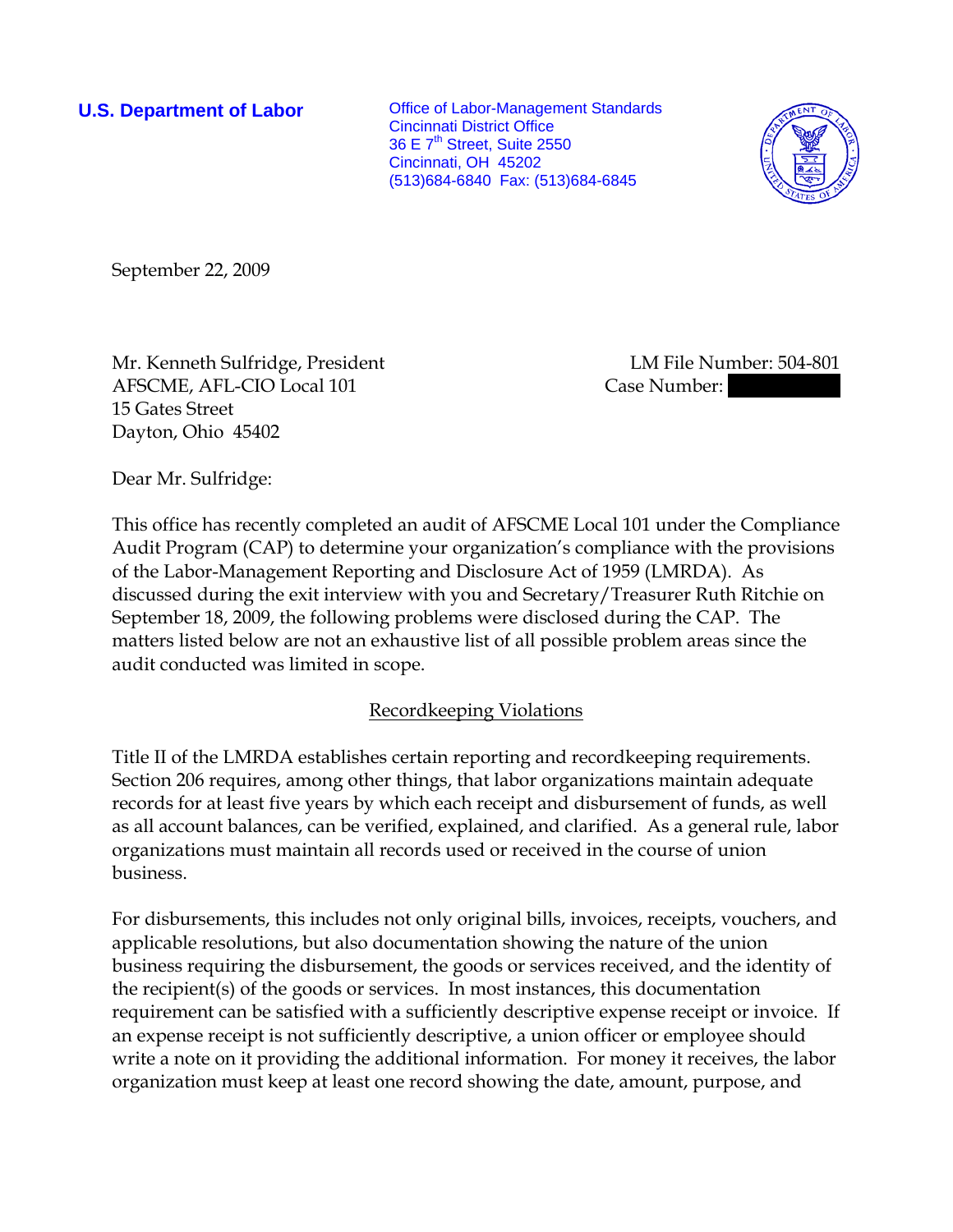Mr. Kenneth Sulfridge September 22, 2009 Page 2 of 3

source of that money. The labor organization must also retain bank records for all accounts.

The audit of Local 101's 2008 records revealed the following recordkeeping violations:

1. General Disbursements

Local 101 did not retain adequate documentation for seven \$225 Christmas bonuses paid to AFSCME Ohio Council 8 staff members Stacey Benson-Taylor, Scott Thomasson, Joe Wilson, Dave McIntosh, Sheryl Nichols, Pat Kunk, and Marcia Knox. The only documentation found pertaining to the bonus payments was check 2517, dated December 5, 2008, payable to you, in the amount of \$1,575.00 and a bank transaction slip showing that you received cash for this check. There is no documentation showing that support staff members received cash bonuses. Local 101 also failed to maintain canceled union checks for its death benefit fund  $(\#$  ||) and benefit fund  $(\#$ for the audit year.

Labor organizations must retain support documentation for all disbursements such as the one described above. The president and treasurer (or corresponding principal officers) of your union, who are required to sign your union's LM report, are responsible for properly maintaining these union records.

2. Information not Recorded in Meeting Minutes

During the audit, Secretary-Treasurer Ruth Ritchie told OLMS that, in May 2008, the executive board voted to authorize payment for a dinner for delegates attending the international convention in San Francisco, CA in July 2008. OLMS' review of the credit card statements found that Local 101 charged \$1,372.12 on its Visa credit card at John's Grill in San Francisco, CA on July 29, 2008. Secretary-Treasurer Ritchie confirmed authorization was given for the dinner even though delegates attending the convention received per diem.

Article VIII, Section 3 of Local 101's constitution requires that the secretarytreasurer "keep a record of the proceedings of all membership and executive board meetings." However, there is no mention of this authorization in the local's executive board meeting minutes. You agreed that, in the future, minutes of all membership or executive board meetings will reflect all disbursement authorizations made at those meetings.